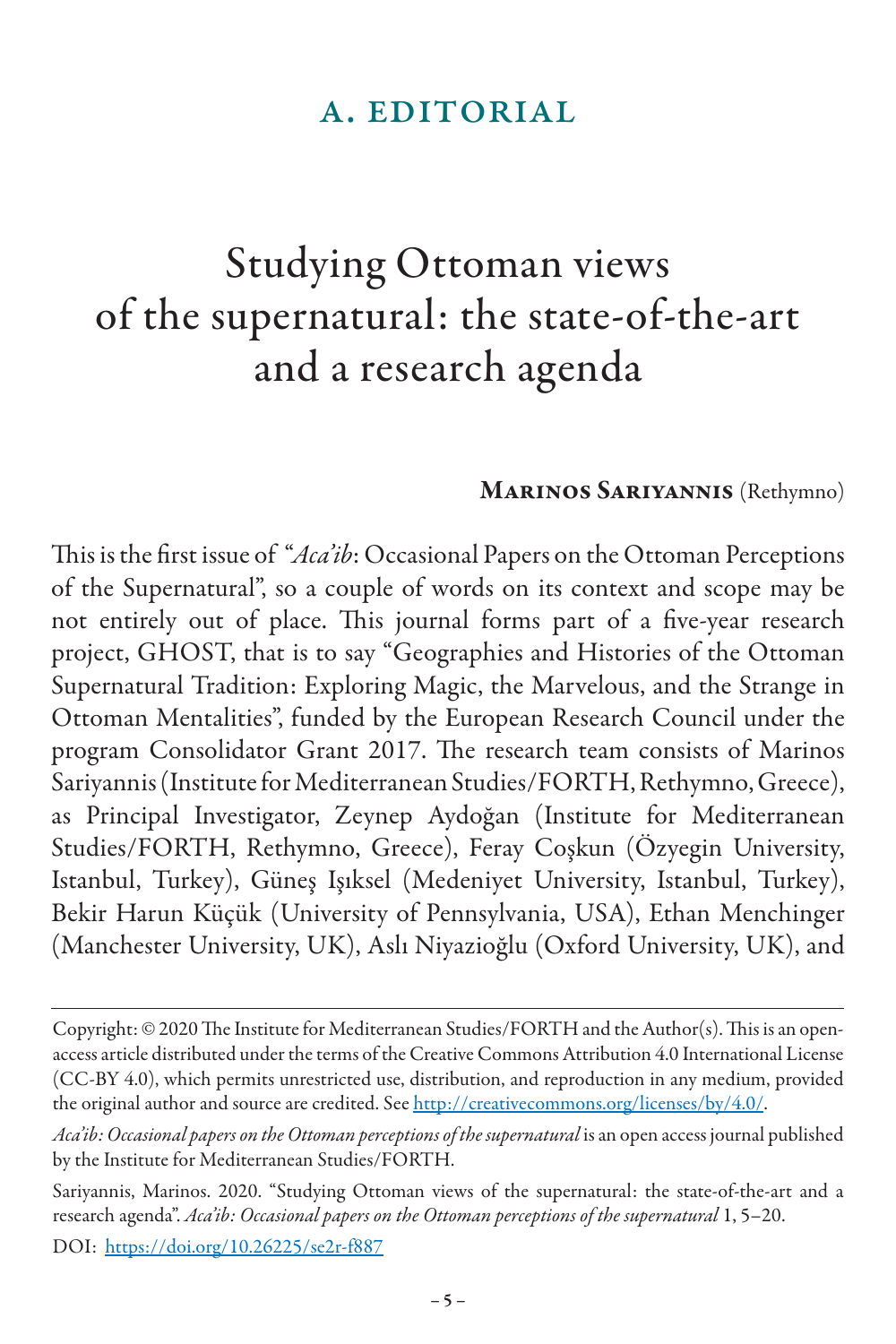Ahmet Tunç Şen (Columbia University, USA). We should also mention two Ph.D. candidates (Dimitris Giagtzoglou, Markos Litinas), some MA students and our technical staff who help keep things running. The project began in 2018; the present scientific publication aims at keeping the community informed of our activities, presenting some sources and literature surveys, but also serving as a forum for the many colleagues interested in such topics. Thus, over the next few pages we will try to describe what the subject and goals of our project are.

Notions and belief systems concerning nature and the supernatural constitute a little-explored aspect of Ottoman culture. As far as it concerns other Islamicate cultures and especially in medieval times, the last decades have witnessed several scholarly studies on issues such as magic, occult sciences or marvelous geography. Books and articles on various aspects of these issues had appeared long ago (one may just mention the names of Armand Abel, Georges-Henri Bousquet, Paul Kraus or Julius Ruska, or Toufic Fahd, Henry Corbin or Pierre Lory from a younger generation); but it was during the very last decade that a real eruption of studies in the Islamic occult was witnessed, from a bunch of authors still producing exquisite works: Emilie Savage-Smith on various forms of divination, Jean-Charles Coulon and Noah Gardiner on al-Buni's magical universe, Matthew Melvin-Koushki on lettrism and the expansion of occultism in late medieval Central Asia, Liana Saif on the Ikhwan-i Safa and medieval Islamic esotericism.

This kind of research is thriving, as attested by a number of colloquia and workshops established during the last five years. However, little work has been conducted in Ottoman studies, although they indeed show the greatest potential in terms of surviving narrative, archival, and visual documents. Apart from a few pioneering studies, we still know very little on the concepts and practices connected with magic or the supernatural in an Ottoman context. One should note especially Cornell Fleischer's pioneering articles on prophetic beliefs and prognostications in sixteenth-century Ottoman politics; Aslı Niyazioğlu's work on aspects of the Ottoman sheikhs' relationship with the notion of Hereafter, especially through dreams; Özgen Felek's work on Ottoman interpretation of dreams; as well as three or four recent Ph.D. theses on various branches of Ottoman occult sciences (alchemy – Tuna Artun, astrology – Ahmet Tunç Şen, physiognomy – Emin Lelić). Thus, there is a significant corpus of studies which is bound to increase in the coming years.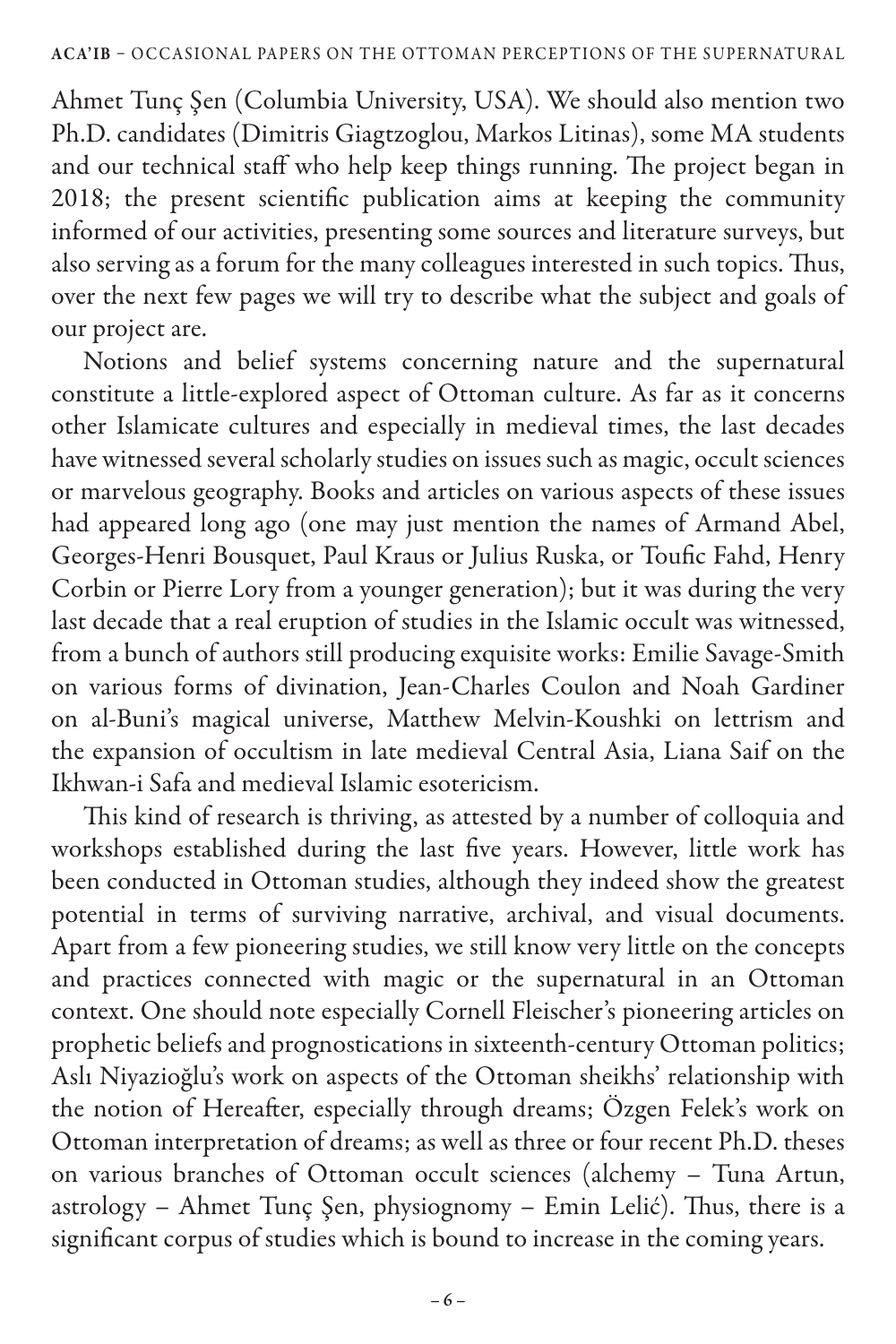But what exactly is our subject here? We now refer to as supernatural these phenomena that escape (or, rather, that a given culture takes as escaping) the natural laws, being difficult or even impossible to be explained in rational terms. Still, the very notion of nature is not neutral and ahistorical: for the mental category of "supernatural" to have any meaning, one needs to have an understanding of "nature" as a field of explicable phenomena, which are repeated in an ordinary fashion and can be understood by observation and theoretical thinking. In their modern sense, the notions of both nature and the supernatural were developed by medieval Christian theologians and philosophers such as Peter Lombard (Petrus Lombardus) and Thomas Aquinas in the twelfth and thirteenth century, in the course of debates on the canonization process and the question of how could one distinguish real miracles from extraordinary yet natural phenomena.<sup>1</sup> These thinkers connected the "supernatural" with God: God has the power to produce miracles, i.e. events that exceed all nature, that is all orderly repetition of things through intelligible reasons. This "order of natural causes", as termed by scholastic philosophy, is what we conceive as natural and ordinary, even if we don't really understand it. Aside from nature and the supernatural, thus, another notion found its place: the "preternatural", exceptional and strange phenomena that are not miracles, just the product of causes natural but concealed for the human intellect. These are the marvels, the medieval *mirabilia*, the wonders that produce awe but are not necessarily miraculous; a more modern rendition would be "the paranormal activity".

Classical Ottoman language has no word for the "supernatural" (now *doğaüstü*, a word-for-word rendition of the European term). Nevertheless, Islamic thought had produced a very similar set of notions, and almost two centuries earlier than Thomas Aquinas to boot. It was the famous early twelfthcentury philosopher al-Ghazali who had already spoken of the ordinary or "custom" (*'ada*, Turkish *adet*), meaning the chain of causes and results to which the human intellect is accustomed. In addition, anything extraordinary is *khâriq ul-'âda*, "what tears the custom" (of God), a term that passed onto modern Turkish as *harikulâde* with the meaning "extraordinary, wonderful". To further follow al-Ghazali's theology, there is the "divine custom" (*'ada ilahiyya*) which is the usual but not necessary causality created by the consistency of God's acts. What is really torn is not God's but the creatures' custom or order of

<sup>1</sup> See R. Bartlett, *The Natural and the Supernatural in the Middle Ages* (Cambridge 2008).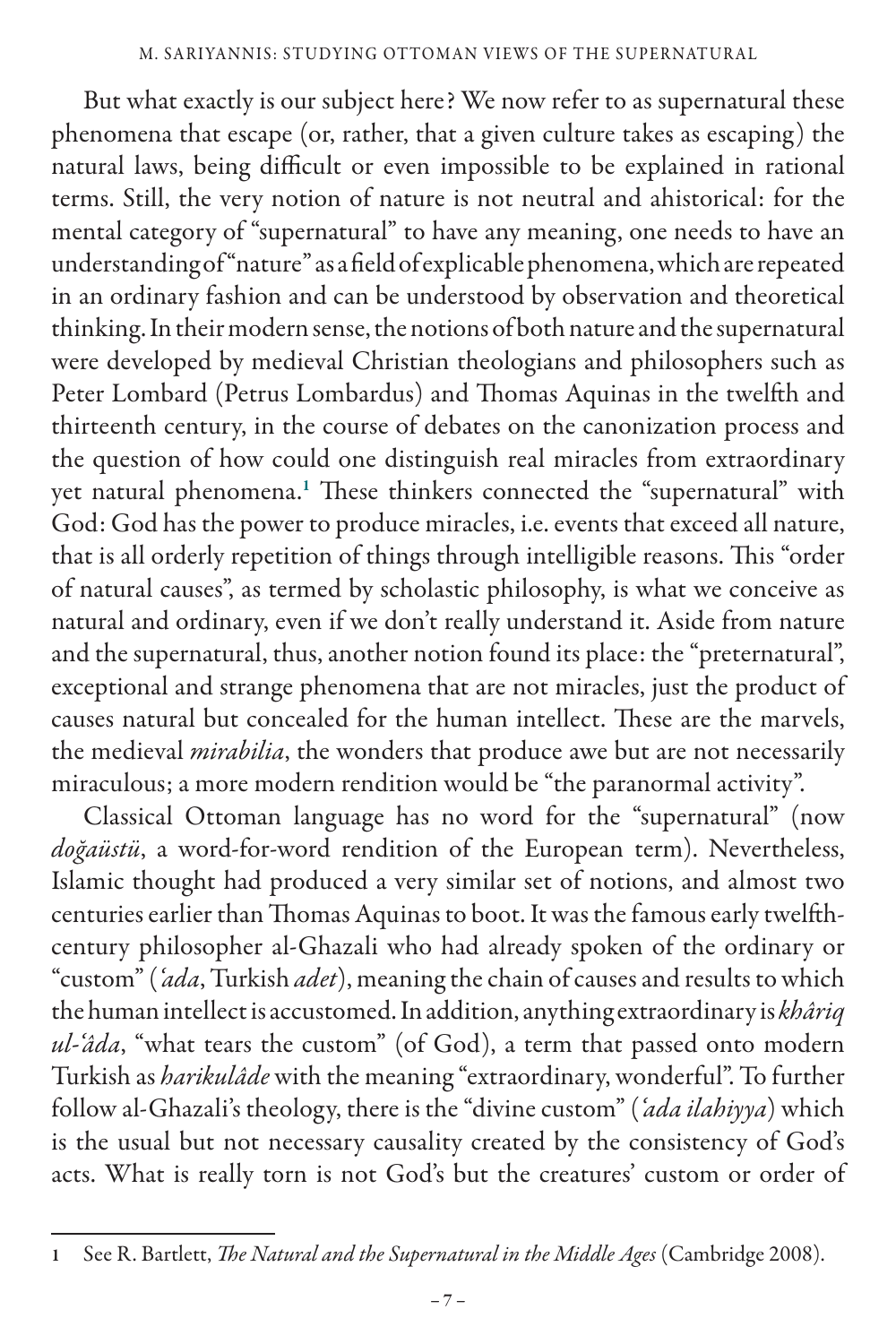things. This term is mostly used to interpret and denote miracles: God grants to Prophets or saints such cases that contradict the usual course of things, in the case of the Prophets in order to demonstrate their sincerity and truth of mission (these miracles are the *mudjiza*), in the case of saints as a personal distinction or favour (*karâma*).

Yet, the same problem Christian theologians confronted concerning canonization was also present in Islamic thought: "breaking the custom". Although this could not of course occur without God's permission, it could also be at least very similar to human actions that were not divine miracles. In other words, as al-Ghazali himself was forced to admit, a false prophet might perform deeds identical with miracles. How was theology to deal with this fact? Al-Ghazali maintained that even prophetical miracles were simply marvels, i.e. "seemingly wondrous events that, if all factors are taken into consideration, can be explained as effects of natural causes[, only] witnessed rarely"<sup>2</sup> —in other words, he placed the miracles of the prophets in the "preternatural" category rather than the "supernatural". The great fourteenth-century historian, Ibn Khaldūn (who is highly critical of any use of magic), provides less space to this possibility, stressing the fraudulent or demoniac character of "miraculous" deeds: while speaking of *sīmiyā'* or the science of the secret power of letters, he notes that although this science could be considered a licit study for the pious, there were some Sufis that professed the ability to control the material world through it. These Sufis claimed the power to invade this world's order (*khawāriq al-'āda*). Ibn Khaldūn argues that, although such control of the material world is indeed possible, this can only be conducted through divine grace in the saints' miracles. Without divine grace, whoever tries to exert the same control is comparable to talismanic magicians, and equally contemptible. Furthermore, according to Ibn Khaldūn such results (the saints' miracles apart) may in fact be procured only by the power of will and spirit of certain persons, rather than by their knowledge of any science. Following a long tradition of disbelief or rather skepticism against an all-too-easy canonization of Sufi sheikhs, the Ottoman prince Korkud (d. 1513) also writes that whoever commits acts that "tear the custom" is not necessarily performing miracles: if he does not adhere to the Sharia, these acts may simply be the result of

<sup>2</sup> F. Griffel, *Al- Ghazālī's Philosophical Theology* (Oxford 2009), 157, 195–196.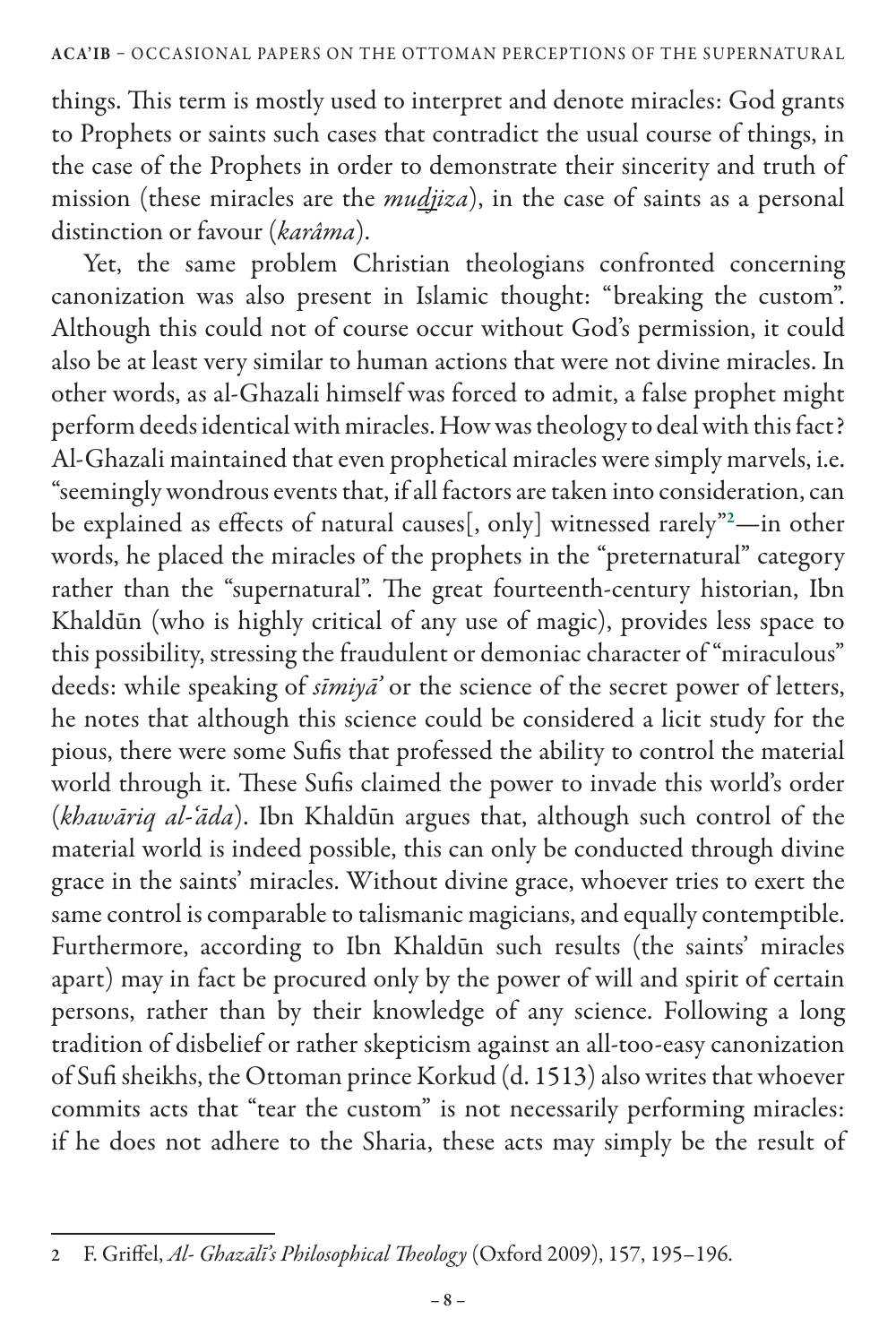magic or tricks.<sup>3</sup> The debate on the reality of present-day miracles, following a tradition already from the ninth and tenth centuries, continued up to the late eighteenth, as those opposing the influence of Sufi sheikhs emphasized that their purported miracles might well be acts of magic or satanic deception. Sufi literature itself was somehow influenced by this opposition: whereas early stories of fourteenth or fifteenth-century saints abound in miraculous resurrections, for instance, an early eighteenth-century collection of lives of Sufi sheikhs in Istanbul, albeit full of miracles (including apparitions of dead sheikhs), contains only one story of resurrection: not of a human, but of a weasel (an animal nevertheless often connected with the human soul, as in a story related by Evliya Çelebi about Sultan Bayezid's soul jumping out of his mouth to break the Ramadan fast).<sup>4</sup>

To sum up, just as in Christian scholasticism, there is a field of phenomena considered miraculous, and these are the acts of God breaking the custom of things—the *khariq al-'ada*—and there is also another array of extraordinary events whose causes cannot be understood, at least not by the intellect of a common person. In the Islamicate vocabulary, this field (what Aquinas would call preternatural) is referred to as the *ghayb*, i.e. the "hidden" or "concealed". Magic, astrology and other forms of occult divination draw from this space of causes and hierarchies, which does not exclude supernatural beings as actors—angels, jinn and demons, as well as the famous "properties" of things, the incomprehensible (in their cause) homologies of the astral, the mineral, the vegetal and the human world, established through correspondences of numbers and letters. As established by the recent studies of Matthew Melvin-Koushki and Liana Saif (corroborating somehow the remarks by earlier scholarship of a "retreat in scientific thought"), the significance of the *ghayb*  rose considerably from the thirteenth century onwards: not only more and more natural procedures (for instance, medical conditions and cures) were explained by recourse to this hidden world, but also the *ghayb* itself began to contain spiritual powers (the *ruhaniyyat*), now interpreted as supernatural

<sup>3</sup> N. al-Tikriti, "Şehzade Korkud (ca. 1468–1513) and the articulation of early 16<sup>th</sup> century Ottoman religious identity", unpublished Ph.D. dissertation, University of Chicago, 2004, 230–231.

<sup>4</sup> O. Ş. Gökyay (ed.), *Evliya Çelebi Seyahatnamesi*, Vol. 1 (Istanbul 1996), 140; S. A. Kahraman and Y. Dağlı (eds), *Evliya Çelebi Seyahatnamesi*, Vol. 3 (Istanbul 1999), 206.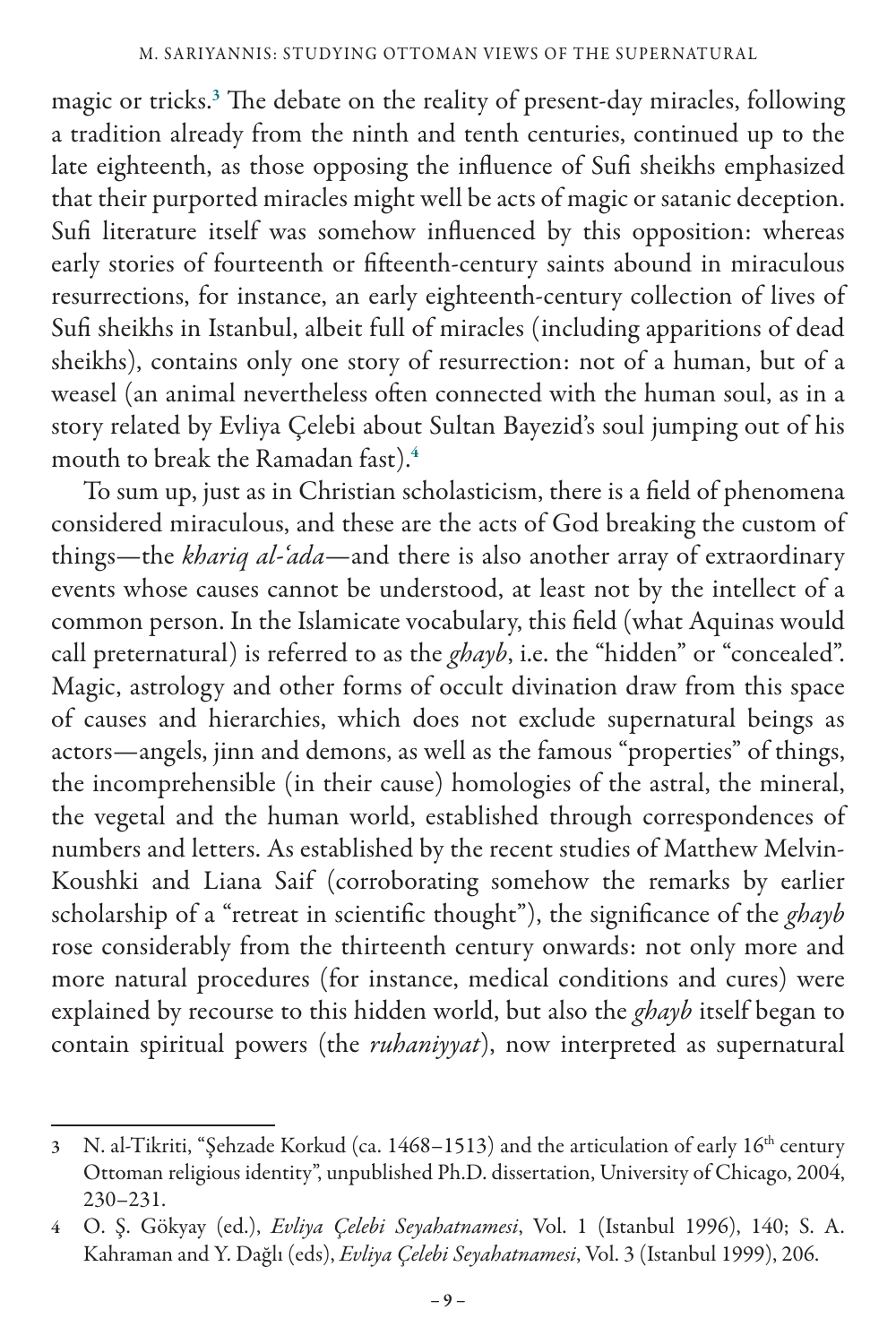entities, rather than properties based on a rational connection with astrology.<sup>5</sup> Thus the *ghayb* became a contested domain, a field for the legitimate control of which occultists, sorcerers, lettrist scholars, on the one hand, Sufi sheikhs and orthodox scholars, on the other, struggled.

Now, what are the kinds of sources which can help us explore this promising topic? A major source for the understanding of what was conceived as "marvelous" is the so-called *aja'ib* literature, i.e. cosmographies depicting (among others) the strange and extraordinary items of nature and civilization. *Aja'ib* ("marvel"), in general, refers to the marvels of antiquity and any kind of extraordinary, but not to the rationally inexplicable, natural phenomenon or man-made monument. Author of a very well-known cosmography of the late thirteenth century, Zakariyya al-Qazwini carefully defines his subject material: there are "marvels" or *'ajâ'ib*, that is those phenomena that "lead men to perplexity and bafflement, because their causes are difficult to be recognized and understood… with the mind that is implanted to them by nature"; and there are also "wonders" (*gharâ'ib*), which are extraordinary phenomena that conflict with man's familiar experience, since they are incited either by "strong souls" and spirits or by (at any rate) God's omnipotence. In the first category, Qazwīnī cites natural wonders such as the production of honey by bees or impressive meteorological phenomena; the second includes the miracles of Prophets and saints, as well as: divinations of soothsayers, the evil eye, the prognostic powers of certain people, extraordinary celestial or meteorological phenomena such as comets or the falling of snow during the summer, and the appearance of strange creatures. Qazwīnī notes that according to philosophers, these strange phenomena fall into three separate categories: those emanating from the soul without the mediation of physical force, either by the force of the faith (concerning Prophets and saints) or by magic (concerning evil spirits); those emanating of both heavenly forces and earthly elements with the use of magic incantations; and those emanating by physical forces, such as the properties of the magnet. Thus, one may speak of "ordinary marvels" (*'ajâ'ib*) and "extraordinary" ones (*gharâ'ib*), the latter being for the most unrepeatable

<sup>5</sup> M. Melvin-Koushki, "Powers of One: The Mathematicalization of the Occult Sciences in the High Persianate Tradition", *Intellectual History of the Islamicate World*, 5 (2017), 127–199; L. Saif, "Between Medicine and Magic: Spiritual Aetiology and Therapeutics in Medieval Islam", in S. Bhayro and C. Rider (eds), *Demons and Illness from Antiquity to the Early-Modern Period* (Leiden 2017), 313–338.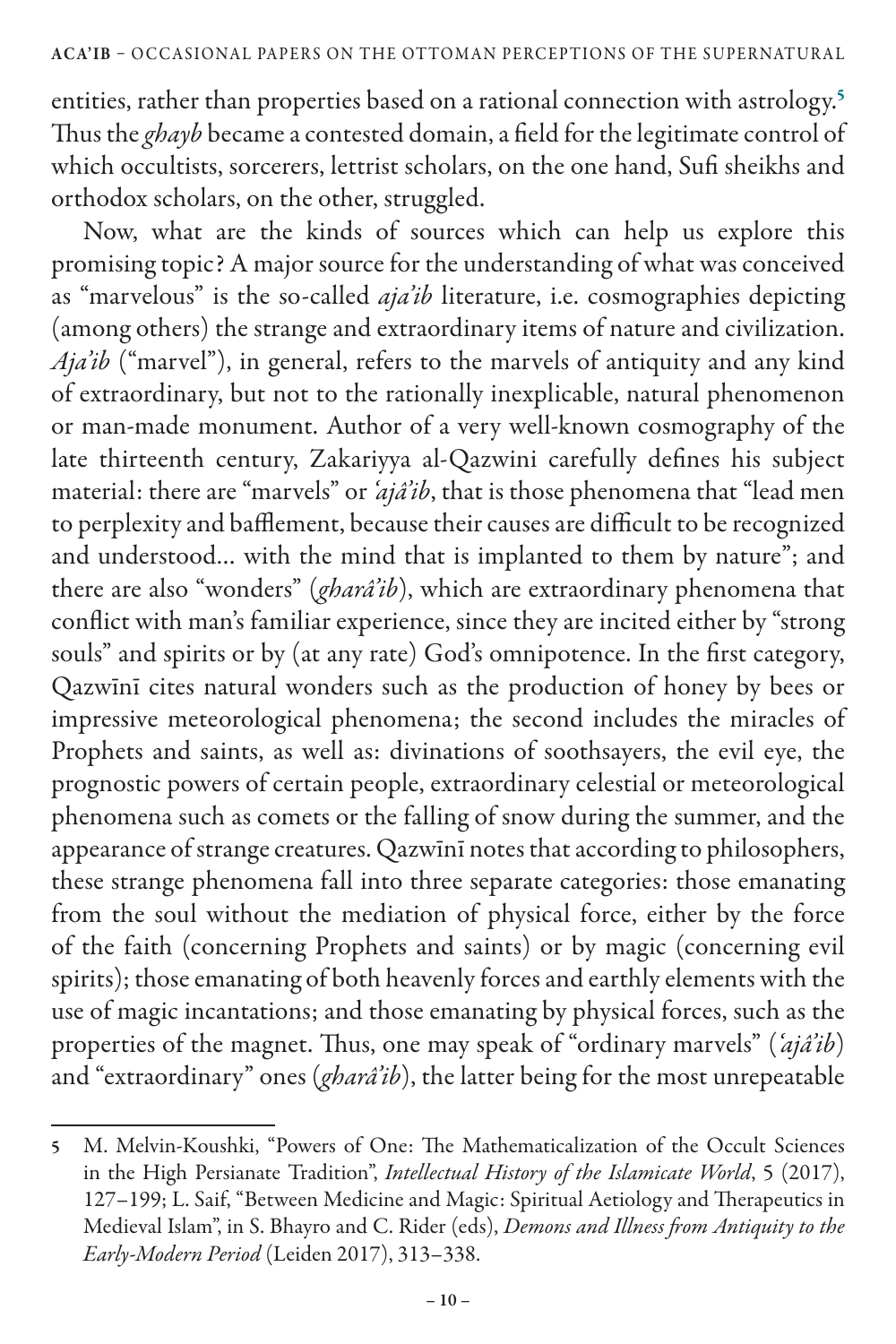and singular ones. However, this subtle conceptual differentiation does not seem in my view to have persisted among Qazwini's successors. A cursory reading of similar cosmographies of the fourteenth century demonstrates that "ordinary" and "extraordinary" marvels, *aja'ib* and *gara'ib*, were put together somehow haphazardly.

As for Ottoman literature, it did not produce many "marvelous geographies" of its own, although translations of Qazwini's and other similar works circulated widely, more often than not with significant additions and alterations. There were, however, some famous original specimens: a few early works show signs of originality, but their relation to the known tradition has yet to be explored, and a conceptual history of these terms through them is fairly promising. One might remark that the few original specimens of *aja'ib*  entries in Ottoman cosmographical description differ markedly from the earlier literature in that they are no more situated in far and unreachable places. Instead, we read of *ajaib* phenomena in the very heart of the imperial territories, described as events recorded by eye-witnesses "here and now", one might say. Thus, Mahmud al-Hatib, a preacher who adapted a medieval cosmography into Ottoman Turkish in ca. 1562/3, added descriptions of a monster in Herzegovina, a miraculous source in Bosnia or the apparition of two dragons in the sky of Drama (also noting the date in the latter case).<sup>6</sup> A few decades later, in 1590, the poet Cinani included a series of *mirabilia* in a highly interesting collection of stories: supported by chains of transmission through reliable witnesses, these strange phenomena are situated in Gallipoli, Bulgaria, Western Anatolia or Egypt.<sup>7</sup> The same remark can be said concerning the travelogue by Evliya Çelebi, almost one century later: Evliya nonchalantly records every type of wonder that he witnessed during his travels, although we can never be sure whether he intends for the audience to believe him or to simply be entertained.

Aside from geographical works, other sources include extensive and remarkably rich material for the study of the "marvelous" and the "supernatural". To works of (mainly) fiction such as Cinani's collection or Evliya Çelebi's *Seyahatname*, one could add some sections of *falname*s (albums of large-scale

<sup>6</sup> F. Coşkun, "An Ottoman Preacher's Perception of a Medieval Cosmography: Mahmûd al-Hatîb's Translation of *Kharîdat al-'Ajâ'ib wa Farîdat al-Gharâ'ib*", *Al-Masāq*, 23:1 (2011), 53–66 at 64-65; cf. also her research report in this issue.

<sup>7</sup> O. Ünlü (ed.), *Cinânî: Bedâyiü'l-âsâr*, 2 vols (Harvard 2009), 329–337.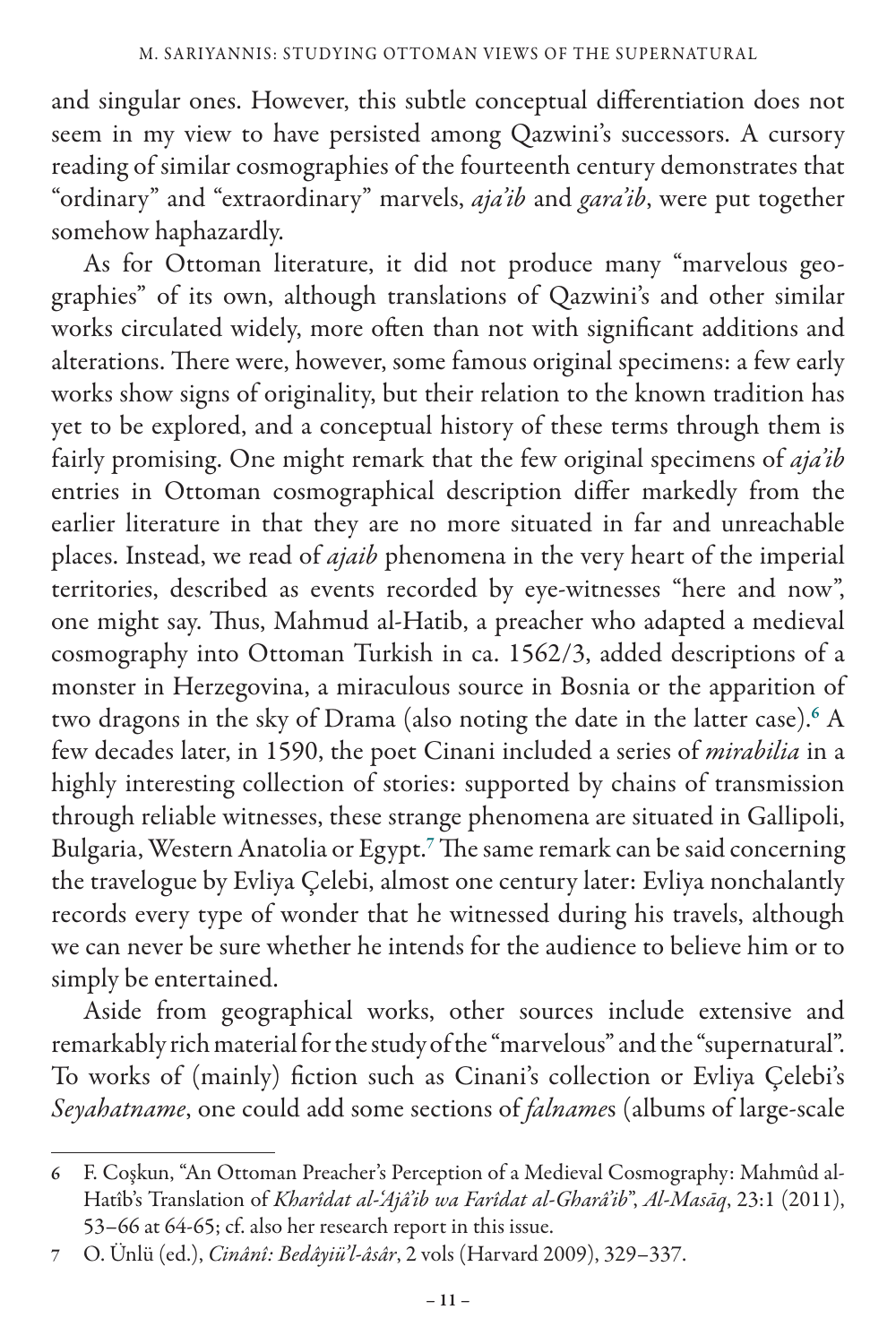images made for prognostication through bibliomancy), which often contain sections on "wonders", together with chapters on demons, talismans and spells, and so forth, and even collections of administrative documents and especially *fetva*s (religious jurisprudence) mentioning ghost apparitions, magical practices and "abominable" traditions. Moreover, these sources present us with another feature of the "supernatural", namely ghost stories and other traditions concerning violations of the natural course of life and death. Among them, the few instances of vampire traditions recorded in Ottoman sources are clearly related to the Balkan folklore and have gained a certain visibility in modern research, albeit limited. These sources consist mainly of a series of fetvas, issued by the chief mufti Ebussuud in the mid-sixteenth century, which answer to some cases of corpses "becoming alive in the grave". Ebussuud answers that

If this is true, it is caused by God's sacred will. There is a saying that "the wicked souls attach themselves to the corpses of those who while living were connected to them in their morals and practice, using [these corpses] as instruments for evil actions". This is not improbable for the divine power.

In another *fetva*, referring specifically to a Christian vampire near Salonica, the mufti suggests that its head should be cut off and thrown near its feet; or else, the corpse must be exhumed and cremated. It is interesting to note that these fetvas must have been quite famous, since their content is reproduced in a similar case in Thrace in 1701, whereas also Cinani uses it in narrating a ghost story.<sup>8</sup>

Ghost stories, on the other hand, are a rather neglected and even unstudied genre of Ottoman literature. For one thing, dead saints' apparitions were quite often described, as previously mentioned, but usually in quasi-unreal visions or in dreams. For the latter, there was an elaborate theology describing the various spiritual worlds (corporeal or *alem-i mulk*), spiritual (*alem-i ceberut*), the world of images (*alem-i misal*) where one travels while sleeping, and the incorporeal

<sup>8</sup> On these cases see M. Sariyannis, "Of Ottoman Ghosts, Vampires and Sorcerers: An Old Discussion Disinterred", *ArchOtt*, 30 (2013), 191–216 at 194–203; S. F. Kirgi, *Osmanlı vampirleri: söylenceler, etkiler, tepkiler* (Istanbul 2018).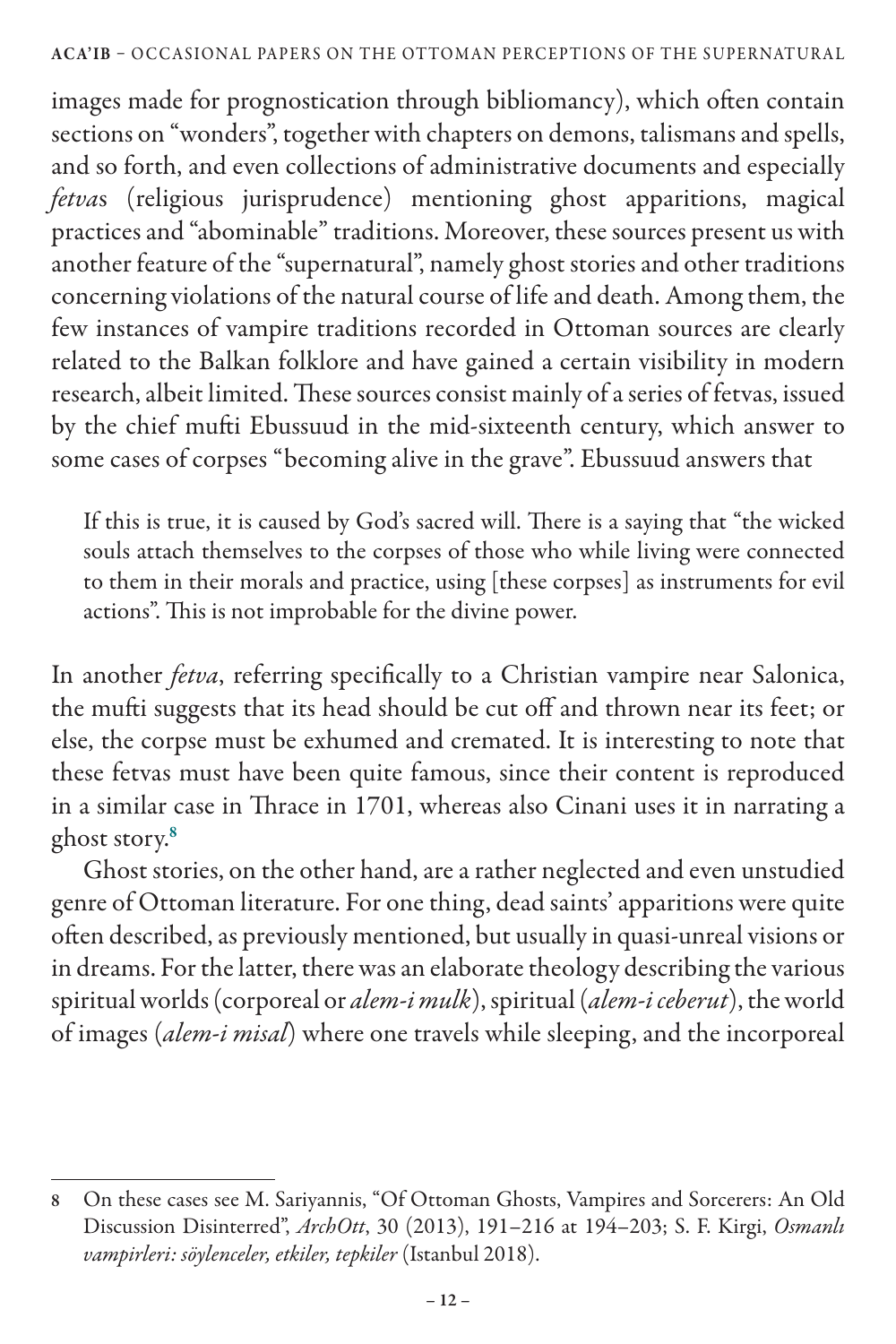world (*alem-i melekut*) where one goes after death.<sup>9</sup> This theology, which is evident in several variations in Ottoman Sufi literature, helped to explain apparitions of dead saints in one's dreams in a way that did not offend the principles of faith. But there were some traditions about the souls of deceased persons coming to life, which were believed and thus required explanation. Let us turn once again to Cinani: among the series of *mirabilia* he records, there is a last part consisting of a handful of ghost stories, again recorded with their chain of transmission and carefully dated and located in areas such as the Peloponnese or Albania. For instance, in one story souls of the dead enter the bodies of people about to die and are able to speak with the sick person's voice; in another, a maid is raped by her deceased master; a scholar ambushes and attacks the ghost, but the maid consequently dies ten days later. Some of these stories are explained through jinn, others through Ebussuud fetvas on "wicked souls"; apart from the dogmatic issues revolving around the soul after death, an approach toward interpreting this material should also analyze the respective narrative techniques, in order to seek the ways in their authors reflected the entertainment value of these texts as opposed to their "factual" components. If geographical and other "marvels" consist of the "preternatural", then this field delves more strictly into the "supernatural" and touches directly upon the degree of direct divine intervention.

We should note here that, although some of the cases studied above reveal a more ambiguous attitude toward death, the usual reaction of the Ottomans to such apparitions was to attribute them to the jinn. It is important to bear in mind that the belief in the existence of jinn or spirits, being an essential part of Quranic cosmology, was universally accepted not only in folklore tales and traditions, but also in the more educated and even skepticist circles of Istanbul. Whereas traditional Muslim angelology gave specific tasks to the angels, such as praising God, communicating God's message to prophets, recording human deeds or guiding human souls after death, it seems that, through the reception of al-Suhrawardi's (d. 1191) illuminationist philosophy, angels were more and more present in the Ottoman perception of the world. In Marlene Kurz's words, in this process the cosmos was populated with a host of holy and perfect

<sup>9</sup> On the history of the "world of images", a theory al-Shahrazuri elaborated after an idea of al-Suhrawardi, see L. W. Cornelis van Lit, *The World of Image in Islamic Philosophy: Ibn Sīnā, Suhrawardī, Shahrazūrī, and Beyond* (Edinburgh 2017).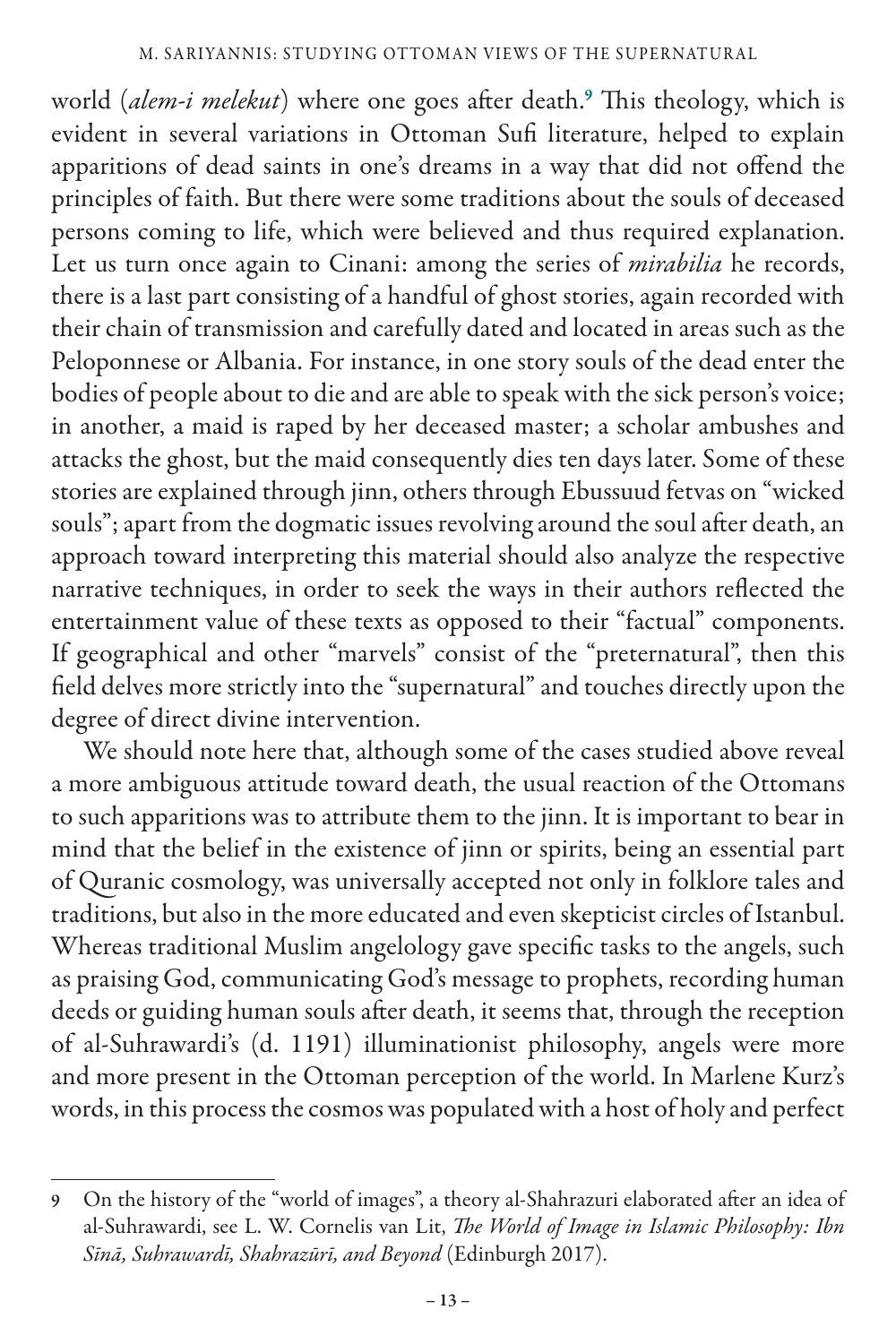entities who "competed with the prophets with regard to their supreme role as intermediaries between God and man".<sup>10</sup> Recourse to these beliefs could, and was indeed used to, explain every phenomenon or tradition that would nowadays be deemed "irrational" or "supernatural".

A third pillar for understanding the Ottoman conceptions of "supernatural", together with geographic *mirabilia* and stories about death and revenants, is the vast literature on different magical and occult practices. Occult practices of divination such as astrology, bibliomancy or the interpretation of dreams were widely used, and encyclopedists such as Taşköprüzâde (d. 1561) or Kâtib Çelebi described magic and divination as branches of science, following older taxonomies of knowledge. The Ottoman interpretations were based on the one hand on conjuring and commanding of jinn and demons, and on the other hand on knowing the secret hierarchy and relationship dominating all nature, from human beings to the metals, plants and stars. A major factor in this understanding of the world was what modern scholars call lettrism, a parallel to the Jewish and Christian Rennaissance Cabbala: the idea that Arabic letters, together with numbers, being a creation of God and forming the text of the Quran, itself not a creation but a property of God, had intrinsic significance and meaning and that their combinations could connect and control the astral and the sublunar world. This theory, expressed in great detail by the great thirteenth-century mysticist Ibn Arabi, is at the root of so-called talismanic science, conceived as a means of using combinations of letters to bend planetary influences for earthly aims.

In this, Ottoman magical literature follows the developments in Islamic occultism: throughout the late Middle Ages, the older magic of incantations and demonical summoning gave place to a more "organized" magic, based on astral and lettrist hierarchies. With works such as the *Ghayat al-hakim*, better known in the West under its Latin name *Picatrix*, and even more with the *corpus bunianum*, attributed to the famous al-Buni (d. 1225), even from the fourteenth century a belief in hierarchies and homologies connecting the different realms of nature was commonplace for erudite observers of the universe. This idea seems to have gained momentum in the sixteenth and seventeenth centuries, in tandem with European Renaissance occultism that

<sup>10</sup> M. Kurz, *Ways to Heaven, Gates to Hell: Fażlīzāde 'Alī's Struggle with the Diversity of Ottoman Islam* (Berlin 2011), 67–70.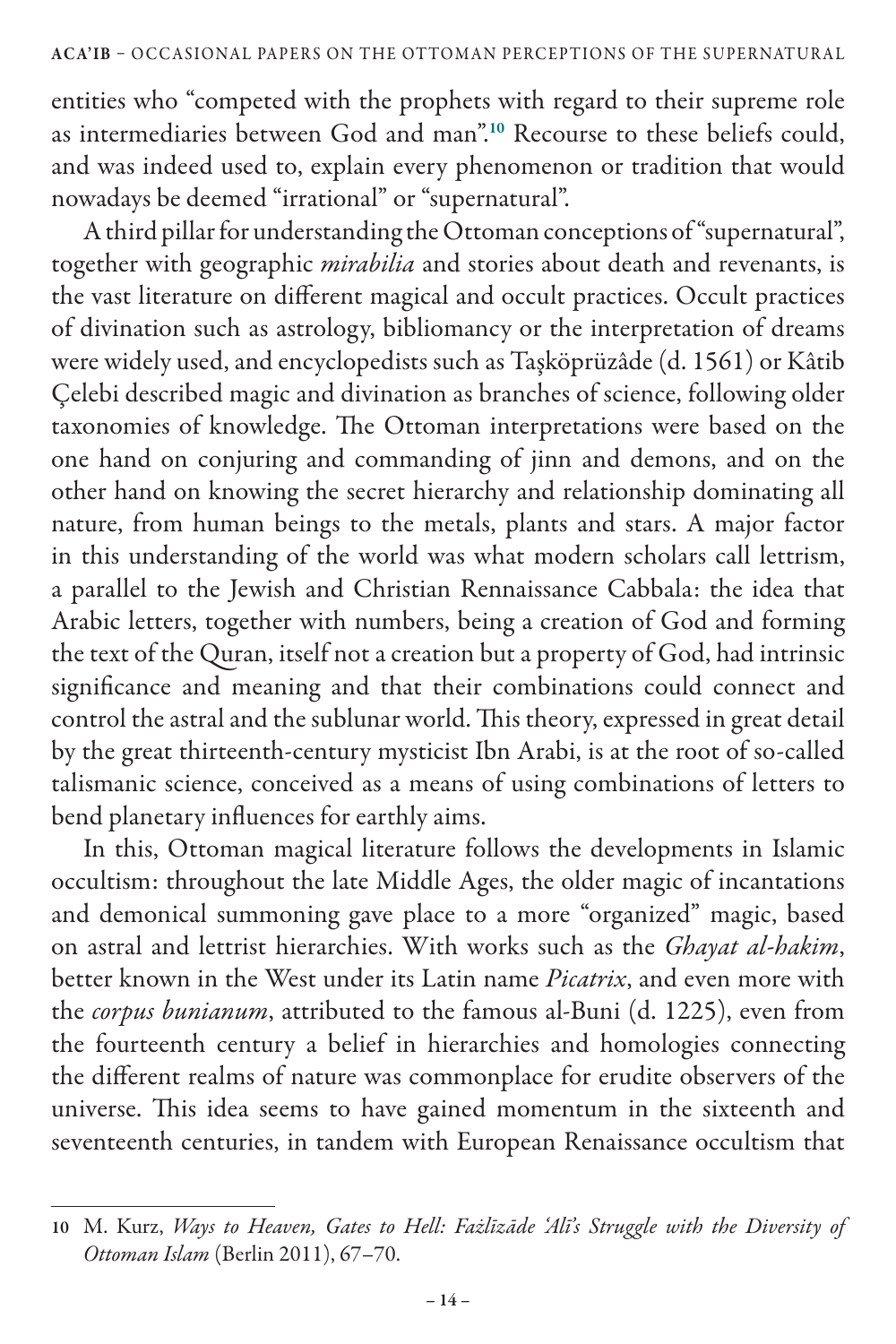had also stressed this approach. The study of these theories is still nascent, but Kâtib Çelebi's description is telling:

The divination by the divine properties (*ilm al-havass*) is a science that concerns the properties that can be obtained by reading God's names and the books He made descend; there are properties peculiar to each of these names and prayers… I say, however, that the properties of things are established and that their causes are secret. Although we know that a magnet draws iron, we do not know why. All properties are thus; only the causes of some of them may be understood by the human mind, while others stay unknown. Now, these properties are divided into several categories: properties of the names that fall under the section on onomancy, properties of the letters that make up those names, properties of the charms that are used in magic, and properties of the Holy Quran… There are also [such] properties of the stars and of the signs of the zodiac, properties of the minerals, of the herbs, of the animals, of the climates and the cities, and so forth, as well as properties of habits, talismans and elixirs.

And this is how the same scholar speaks of magic (*ilm al-sihr*):

This science has secret causes, and it is difficult for most minds. As for its real truth: men submit to it with tricks, and they are inclined to listen to the movements and the words of the magician. This way, the science [of magic] speaks of celestial changes and positions of the stars, of their special connection to earthly events, as well as to minerals, animals and plants, and of the existence of strange deeds and secrets emanating from this connection and blending, while the cause of all these remains unknown. So, the magician displays strange acts and wonderful situations, coupling some minerals, plants and animals at special times, according to the positions and movements of the stars and other heavenly bodies. Though such acts can be seen, their causes remain secret, and thus even the smartest human minds stay surprised and totally unable to explain their secrets.<sup>11</sup>

The amazing growth of lettrist, geomantic or oneiromantic methods in order to foretell the future or to influence natural phenomena might be associated with the general trend of the Islamicate world toward occultist interpretations, beginning with al-Buni's work in the thirteenth century; in Ottoman culture,

<sup>11</sup> Kâtib Çelebi, *Keşf-el-zunun*, eds Ş. Yaltkaya and K. R. Bilge, 2 vols (n.l. [Istanbul] 1943; repr. Ankara 2014), I:725 (*ilmü'l-havass*), II:980 (*ilmü's-sihr*).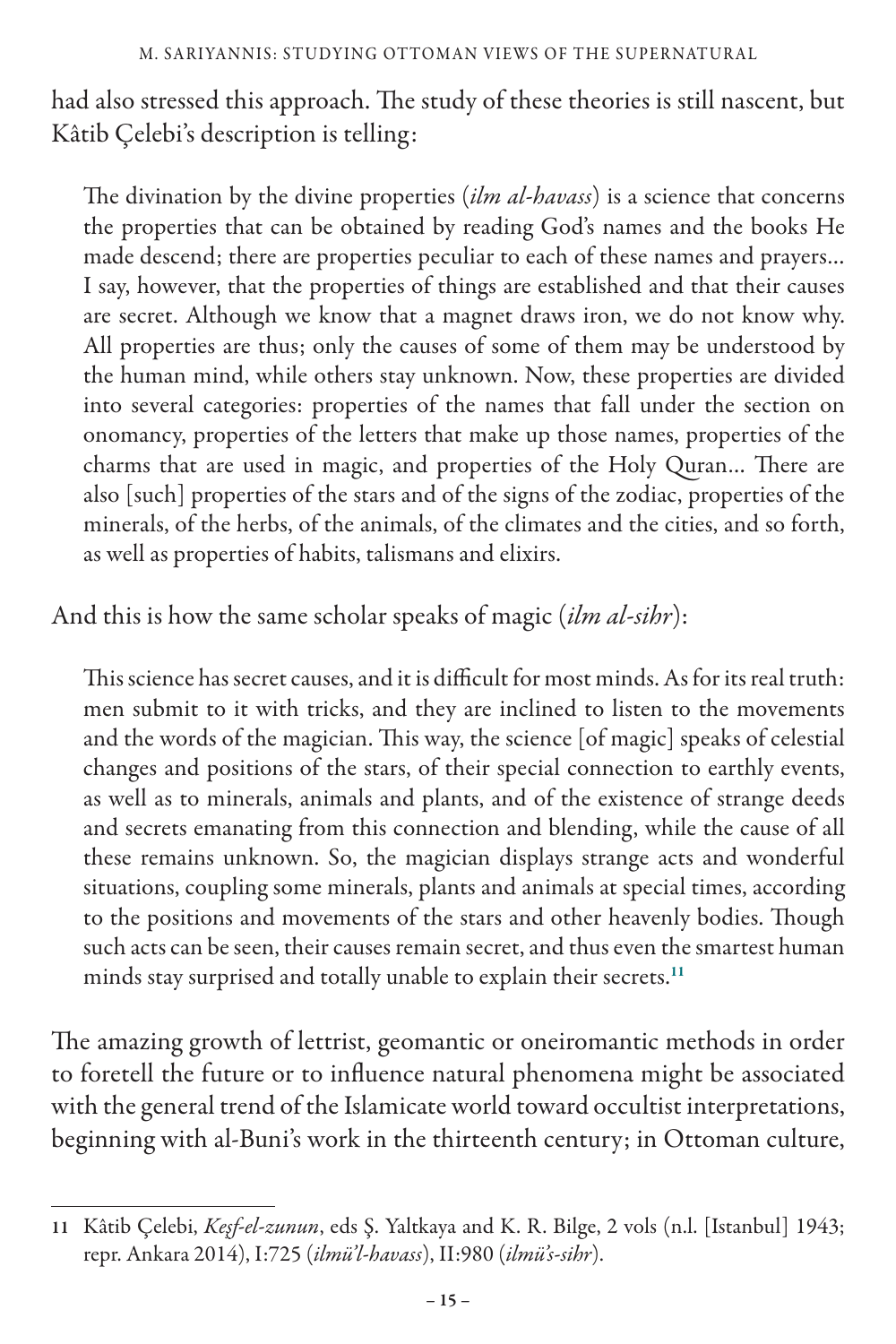this trend was enhanced by the tremendous influence of Abdürrahman al-Bistami's (d. ca. 1455) works. A very illuminating example is a treatise on talismans, probably composed by the prominent historian and jurist (also *şeyhülislam*) Ibn Kemal or Kemalpaşazade (d. 1534), which presents a whole theory of such terrestrial and celestial interdependencies before proceeding to a more specific discussion of using talismans against plague; characteristically, the author considers talismanic a branch of natural philosophy.<sup>12</sup> Still, in the Ottoman case we do not detect a transition to another view, in which occult sciences belonged to the mathematical rather than natural sciences; this view, which implies an emphasis of their celestial, rather than terrestrial aspects, seems to have risen in the context of the growing status of occultism in Arabic and Iranian courts from the thirteenth century onwards. Almost all Ottoman encyclopaedias, however, with some important exceptions from the fifteenth and sixteenth centuries, adhere to the Aristotelian and Avicennian taxonomy, although they always accept the power and validity of occult knowledge (but not always their legitimacy). The science that attracts most of their criticism is astrology, due to the problems it posed for free will and predestination. Magic as such was usually considered illicit, but this did not extend to the science of letters, the invocation of divine names, the construction of talismans and so forth.

On the other hand, we must note that no "witch-hunting" seems to have ever occurred in the Ottoman lands. However, there is a couple of early eighteenth-century fetvas forbidding some forms of sorcery, especially those implying a desecration of the Holy Book:

Zeyd the magician (*sahir*), maliciously puts the papers where the Quranic verses are written under the millstone and if it is certain by recourse to the Sharia that he is accustomed to grinding the grand verses under the millstone saying that "I wrenched one's head to this direction and I turned another's heart to that direction" and if he is apprehended before repentance, is it legitimate to execute Zeyd by *siyaset*? Answer: It is legitimate.<sup>13</sup>

<sup>12</sup> A. T. Şen, "Practicing Astral Magic in Sixteenth-Century Ottoman Istanbul: A Treatise on Talismans Attributed to Ibn Kemāl", *Magic, Ritual, and Witchcraft*, 12:1 (2017), 66–88.

<sup>13</sup> E. E. Tuşalp, "Treating Outlaws and Registering Miscreants in Early Modern Ottoman Society: A Study on the Legal Diagnosis of Deviance in *Şeyhülislam* Fatwas", unpublished M.A. thesis, Sabancı University, 2005, 71–72.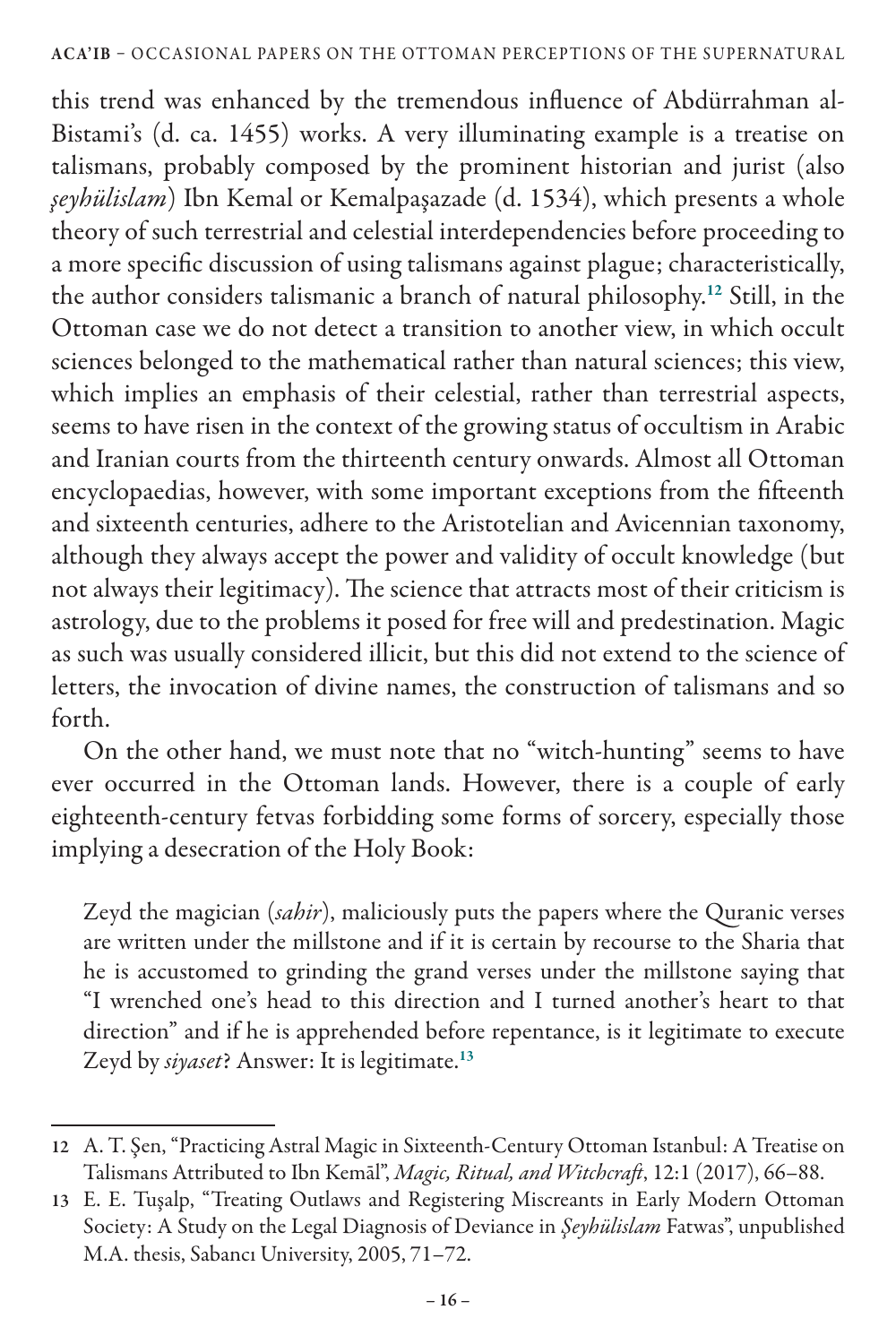It is important to note, as always in history, that all these remarks must not be taken as meaning that Ottoman perceptions of the supernatural and the occult remained unaltered through time. For one thing, as we saw previously, these perceptions varied even in the same period, as Sufis (or, better put, some of the Sufis) had different perceptions than the jurisprudents (ulema) or, perhaps, the artisanal classes. On the other hand, there are signs of a retreat of occult explanations after the mid-seventeenth century; it seems that the relevant debates were alive in Ottoman society as far as the end of the eighteenth century at least, but more study is necessary to elucidate this trend. For instance, we see a tendency towards more rationalistic interpretations of illnesses and cures in Ottoman medicine, culminating in Abbas Vesim's (d. 1767) almost materialistic views; it also appears that "deistic" and even materialist trends were present among Ottoman scholars, especially from the late seventeenth century onwards: there are several testimonies, both Western and Ottoman, of thinkers who suggested that human beings are born and die upon earth just as plants do and that "nature" governed all reality.<sup>14</sup>

Thus, the intertwining of popular beliefs with Sufi culture and with ulema and independent/artisanal scholarship made specific phenomena being 'pushed' in different categories according to social groups and historical periods; it is exactly this procedure that may prove to be a very fertile target of research. On a more general level, the themes of rationality and irrationality may be studied under the light of the Weberian idea on the "disenchantment of the world" brought about in Western Europe by the Reformation and the intellectual and political developments of the seventeenth and eighteenth centuries. There is a lively discussion of the character or even the existence of this process, but very little research has been done so far on the Ottoman counterpart. Conversely, another debate has been underway since the early 1990s, on Reinhard Schulze's thesis of an eighteenth-century "Islamic Enlightenment" (*islamische Aufklärung*). In this context, one might argue that even "revivalist" (or "pietistic") movements such as the seventeenth-century Ottoman Kadızâdelis were characterized by a rationalist trend in various aspects and even played the part of a primary agent in a process of a "disenchantment of the world" (to use the controversial

<sup>14</sup> M. Sariyannis, "The Limits of Going Global: The Case of 'Ottoman Enlightenment(s)'", *History Compass*, 5 (2020) 18:e12623 https://doi.org/10.1111/hic3.12623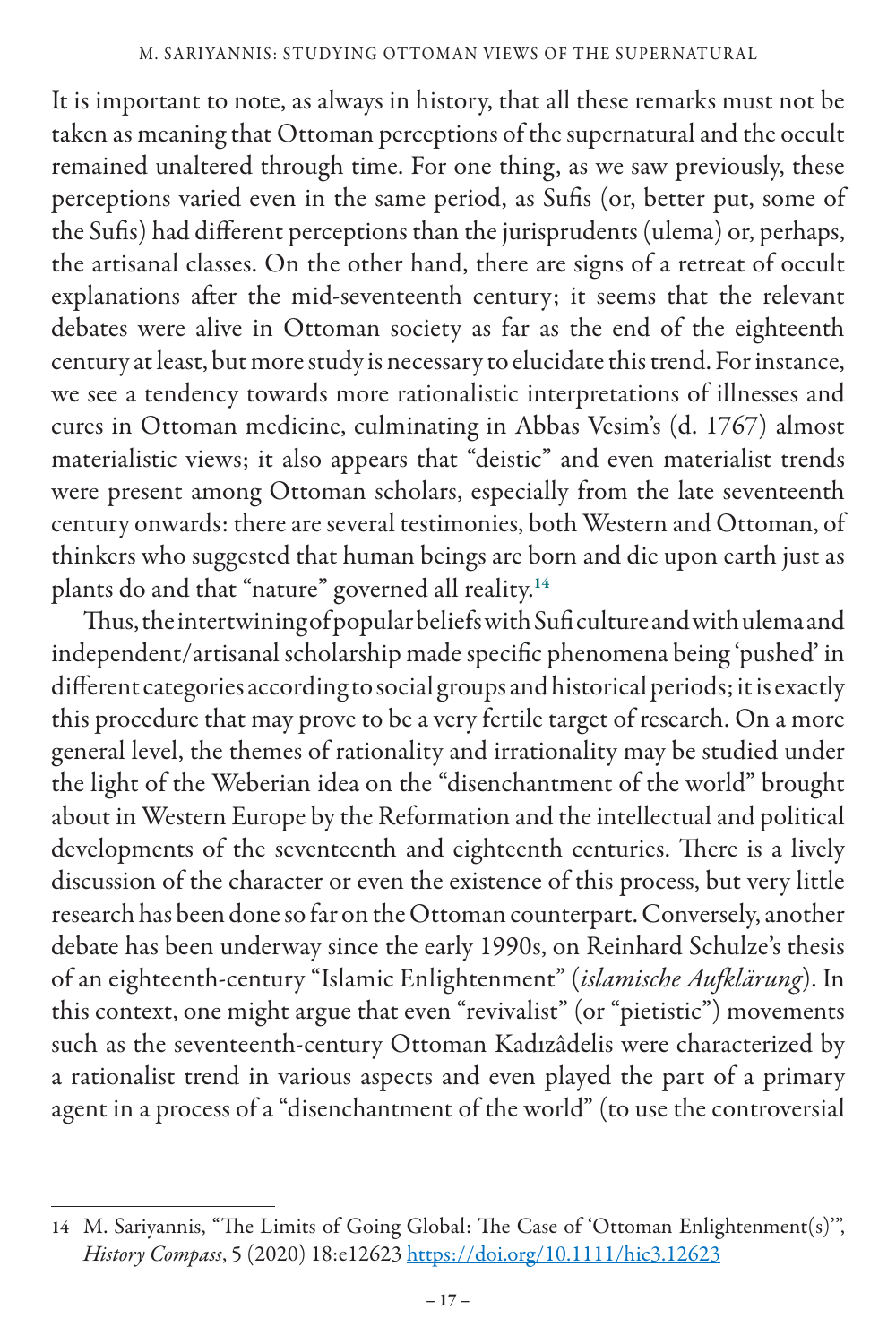term coined by Max Weber).<sup>15</sup> Over the course of their acute debate with some Sufi fraternities, who were in turn attempting to assume the role of privileged interlocutors with the supernatural, the Kadızadeli preachers denied them this access by rebutting a series of supernatural apparitions in everyday life, such as the miracles by sheikhs or the visitation of saints' graves. Thus, the Kadızadelis confined the supernatural to a specific zone, distant in both space and time: namely, God's acts and the era of the prophets. One may see this process as a conflict between a Sufi culture, which during the seventeenth and eighteenth century seems to have considered everyday life more enchanted than ever, and a "puritan Islam", which by placing emphasis on the individual and thus attacking belief in miracles contributes to "disenchantment", whereas an artisanal and mercantile culture was using increasingly scientific tools.

To sum up, the major objectives of the research could be set as follows:

- (a) to explore the meaning and content of what the Ottomans (or, more accurately, different social and cultural groups) meant by "marvelous", "strange" or "extraordinary", and, vice versa, the correspondent notions that covered what we now describe as "supernatural/preternatural" and "irrational";
- (b) to specify the Ottoman attitude(s) against beliefs in such phenomena or practice of such methods, both holy (e.g. miracles of dervishes) and suspect (magic, witchcraft);
- (c) to localize these beliefs in the Ottoman *Weltanschauung*; or rather, in the various Ottoman systems of thought: for instance, to show how different authors might attribute such phenomena to actions by the jinn or, alternatively, to a secret interaction of the cosmic elements;
- (d) to analyze the various ways that changes took place from the midseventeenth century onwards. Namely, to seek answers to questions such as: were certain phenomena being pushed from the field of "inexplicable" to the field of "marvelous" (or, to the field of "mythical")? Can one speak of a trend to "rationalize" the image of the world, and in what terms? Can the Weberian notion of "disenchantment" be applied in an Ottoman context?

<sup>15</sup> Sariyannis, "The Limits of Going Global".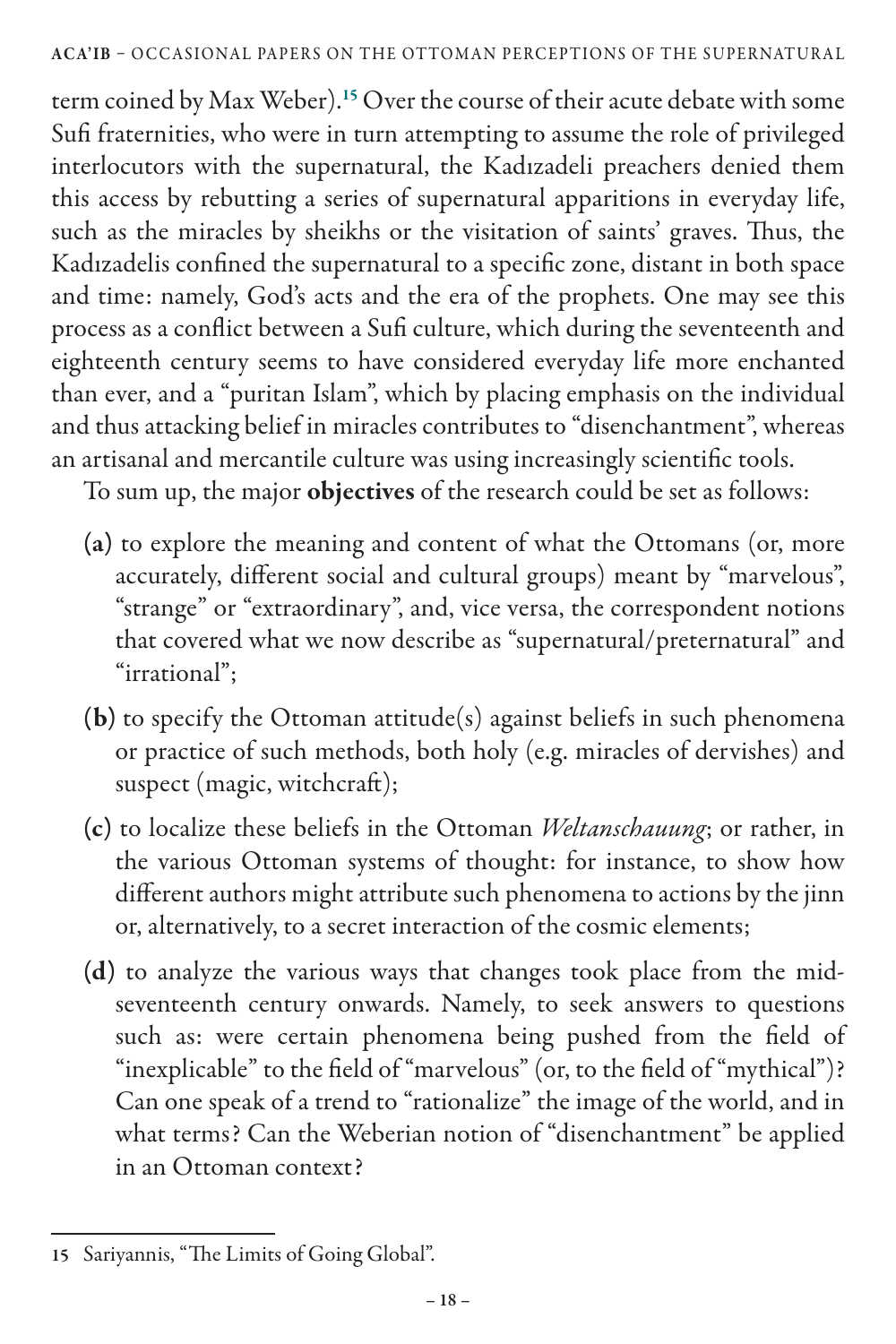(e) to associate these changes with emerging or declining layers of culture and specific social groups (ulema, Sufi brotherhoods, emerging urban strata), in connection with the social changes and especially with the emergence of new levels and forms of a self-conscious artisanal and urban stratum throughout the seventeenth and eighteenth centuries.

The research programme we envisage, thus, would first study the terminology used, by tracing the history and the semantic shifts in terms denoting nature (*tabi'at, ghayb*), miracles (and the *kharik al-ada*), the preternatural (*aja'ib / ghara'ib*), and of course magic (*sihr, rukya, simya*…). Then, one should examine what now we would call the "supernatural" field: miracles, of both prophets and saints, from the point of view of theological thought, of Sufism, of the Kadızadeli thought or of Kâtib Çelebi's rationality; the relationship of the dead and the living, through dreams, the world of souls and the various intermediate worlds envisaged by Sufi thought (*melekut, jabarut* etc). A special place should be reserved for a study of various world visions: of the science of letters, of the role of stars, of the homologies and hierarchies of the microcosm and the macrocosm. In the same vein, we should conduct research on the "preternatural" field: i.e., marvels and their explanation, the role of Hermeticism and esotericism, theories on "strong souls" and the jinn; and, last but not least, the possible (one cannot yet be certain) gradual expansion of the natural sciences as a legitimate means by which to interpret more and more phenomena of nature, which were thus moved from the sphere of inexplicable to the explicable and perhaps controllable.

All of this concerns the conceptualization of phenomena conceived as beyond the regular and the explicable. A second direction of research should study efforts and techniques designed in order to establish human control over such phenomena. We should then examine Ottoman occult sciences: divination, magic, astrology, alchemy and so forth; their epistemology, their place in the taxonomy of knowledge and the rationale beyond their foundation and use: the limits of possible human influence, the relationship with vernacular practices and so forth. Debates on the illicitness or the reliability of occult sciences (for instance, critics of astrology) are of course highly relevant to the subject. Also, one could focus in the relations between the technological knowledge and what has been called the "occult mentality": for instance, views on the utility of practical knowledge, the role of occult technology (e.g. the construction of talismans) as a motive for accurate observations and vice versa,